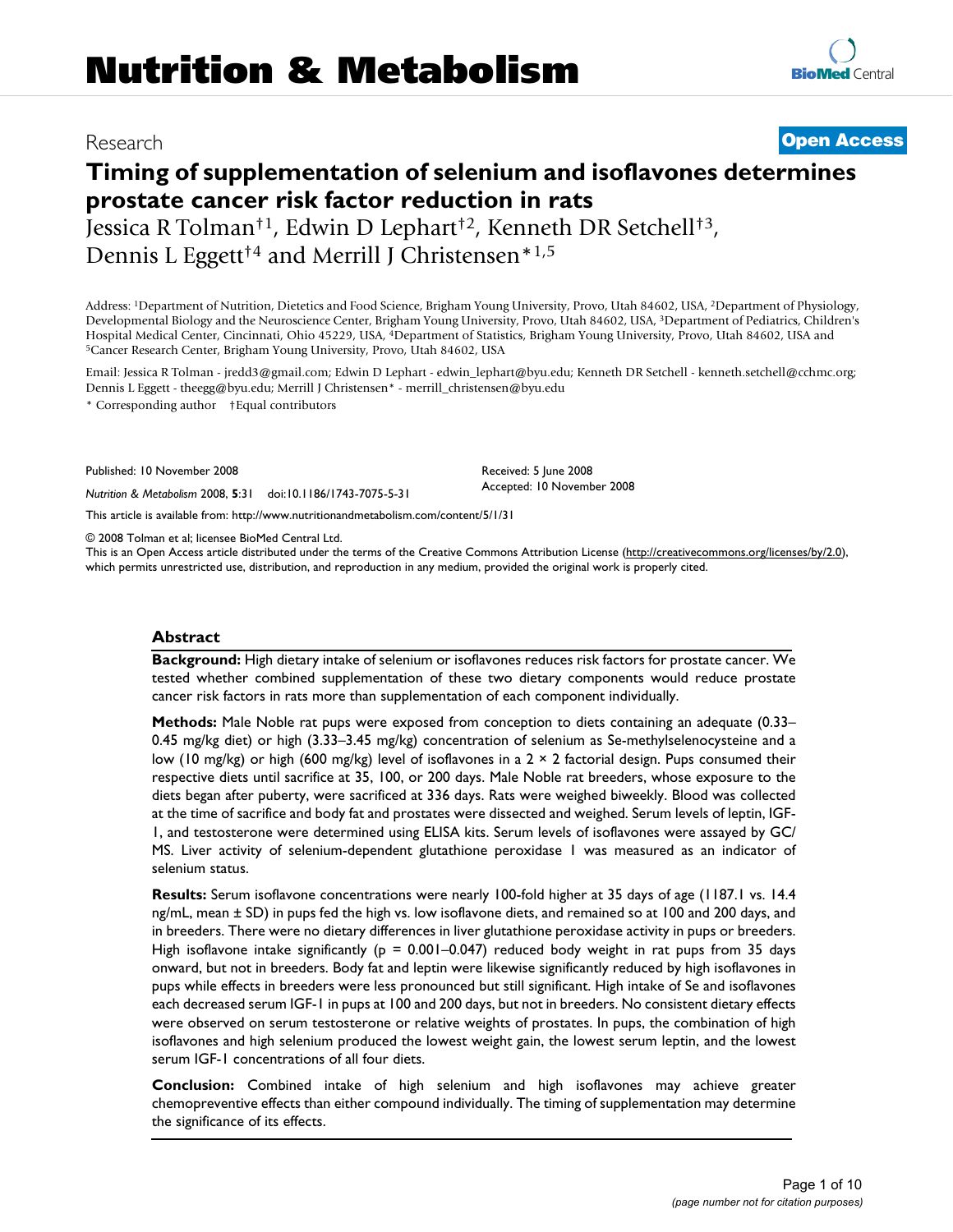# **Background**

Prostate cancer is the most frequently diagnosed cancer and the second leading cause of cancer deaths in American men. The American Cancer Society projects that there will be 186,320 new cases of prostate cancer in the U.S. in 2008, and 28,660 deaths from this disease [1]. The high occurrence and long latency period of prostate cancer make it a good candidate for intervention and chemoprevention by diet and other means.

Many host factors, including the hormonal profile to which tumors are exposed, contribute to their growth and spread. Obesity and excess body fat increase risk of several cancers, including that of aggressive prostate cancer [2]. High plasma concentrations of insulin and insulin-like growth factors (e.g. IGF-1) are likewise associated with increased risk [3,4]. Serum leptin concentrations show a direct association with prostate cancer risk [5-7], and testosterone is a well-known promoter of the growth of both normal prostate tissue and prostate tumors [8,9]. Several of these factors are responsive to dietary manipulation.

Selenium (Se) and soy products containing isoflavones are among the most promising dietary constituents whose intake may reduce risk for prostate cancer [10,11] and among the most popular supplements taken by men in a recent prostate cancer trial [12]. In their review of diet in the development and progression of prostate cancer, Chan et al. [13] found the evidence more convincing for a protective effect of the essential trace element Se than for any other dietary component. Several lines of evidence confirm the chemopreventive efficacy of high dietary Se intake or status against prostate cancer [14-18]. The World Cancer Research Fund and American Institute for Cancer Research [19], in their recently released summary, concluded that "The evidence from cohort and case-control studies is consistent, with a dose-response relationship. There is evidence for plausible mechanisms. Foods containing selenium probably protect against prostate cancer."

Molecular targets for Se have been identified [15,20,21] and mechanisms for its protective effects have been proposed [22-27]. These mechanisms include alteration of various aspects of steroid hormone metabolism [27,28].

Prostate cancers rates are particularly low in Asian countries where the typical diet contains high levels of soy products [29]. In contrast, the highest rates of prostate cancer are seen in countries where the so-called "Western diet" is the norm and intake of soy products is very low [19,30-33]. Many investigators have attributed the inverse correlation between soy intake and prostate cancer to the estrogenic isoflavones found in soy [34-36]. High intake of soy products has been correlated in epidemiologic

[37,38] and case control studies [39] with reduced risk for prostate cancer, although not all studies are in agreement [40,41]. Mechanisms for the chemopreventive effects of soy have been reviewed [42,43]. Effects of phytoestrogen consumption may depend in part on genotype [44]. Much of the mechanistic work related to soy consumption has focused on individual isoflavones supplemented in cell culture medium or provided to animals by injection or diet. Among other effects, dietary isoflavones have been shown to modify body weight [45,46], deposition of body fat [46,47], leptin [46,47] and insulin [47,48] levels, and various aspects of steroid hormone metabolism [47,49,50].

In this study we investigated the effects of combined dietary supplementation of Se and isoflavones to determine if risk factors for prostate cancer might be reduced more by their combined use than by supplementation of either dietary component individually. The molecular mechanisms by which Se and soy isoflavones act individually are being critically examined by many investigators, but the potential chemopreventive efficacy of combining supplementation of these two dietary components remains to be explored.

# **Methods**

All procedures involving animals were approved by the BYU Institutional Animal Care and Use Committee. Male and female Noble rats, aged 35–42 days were purchased from Charles River Laboratories (Wilmington, MA). Females were housed individually in shoebox cages and males were housed individually in hanging wire cages. For breeding, females were placed with males in the hanging wire cages, which facilitated identification of the vaginal plug after mating. Following the appearance of the plug, females were returned to their shoebox cages. All cages were kept in a temperature- and light-controlled room (12 h, 0600–1800, light:12 h, 1800–0600, dark). Animals were given free access to food (as described below) and tap water.

Four males and eight females were assigned to each of the four experimental diets. After consuming their respective diets for at least 30 days males and females within each dietary group were bred to produce pups whose exposure to the diets began at conception. Dams continued consuming their respective diets through pregnancy and lactation. Male pups were weaned at 21 days of age to the same diets consumed by their dams, and used as experimental subjects. Male breeders continued to consume their respective diets until they were sacrificed at approximately 336 days of age. Thus, continued feeding of breeders made possible comparisons between animals whose exposure to the diets began at conception and those whose exposure began after sexual maturity.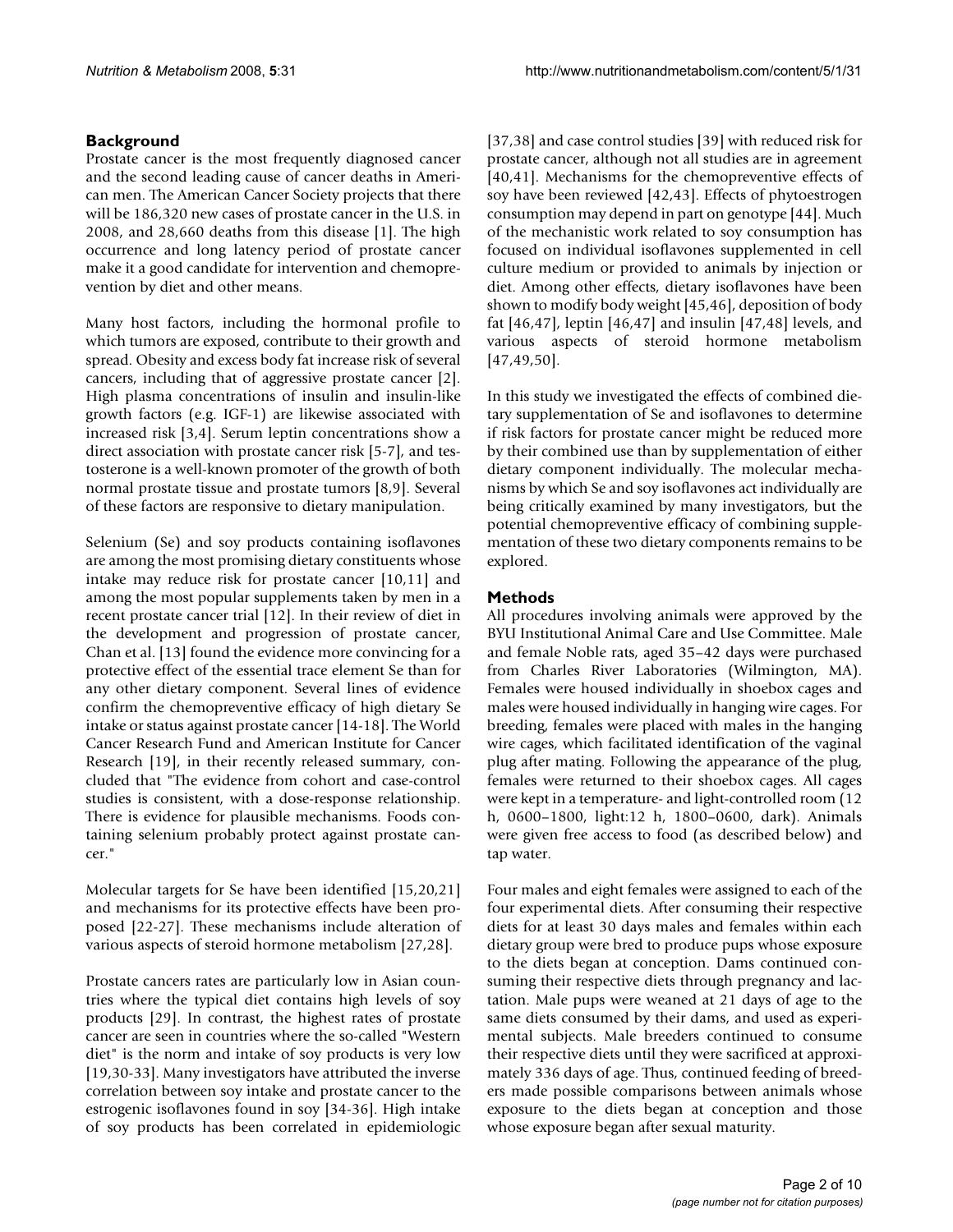Rats were fed one of two basal stock diets, with or without a supplement of Se, in a  $2 \times 2$  factorial design. Stock diets were 1) a phytoestrogen-reduced formulation (Zeigler Bros., Inc., Gardners, PA; Phytoestrogen Reduced Diet I); or 2) a standard soy-based laboratory chow (8604, Harlan Teklad, Madison, WI). Previous analysis showed these formulations to contain approximately 10 (Low) and 600 mg (High) isoflavones/kg diet, respectively [51]. Product data sheets reported that the basal diets contained 0.33– 0.45 mg Se/kg diet (Adequate Se). Half of the diets were supplemented with 3.0 mg/kg Se as Se-methylselenocysteine (a generous gift from Kelatron Corp., Ogden, UT; High Se). A detailed analysis of the two basal stock diets is shown in Additional file 1.

Rats were weighed biweekly. All rats were weighed immediately prior to sacrifice. Eight pups in each dietary group were killed at 35, 100, or 200 days of age by decapitation. Breeders were sacrificed at approximately 336 days of age. Blood was collected, allowed to clot, and centrifuged at  $1000 \times g$  for 10 minutes to separate serum from clotting factors and cells. White adipose tissue was dissected from the abdomino-pelvic cavity of 200 day old rats and breeders, and weighed. For pups and breeders, testis and ventral prostate lobes were dissected and weighed. Livers were also dissected and flash frozen in liquid nitrogen for subsequent analysis of cellular Se-dependent glutathione peroxidase 1 (EC 1.11.1.9; GPX1) activity.

Analysis of serum isoflavone content was performed as described previously [52]. Briefly, phytoestrogen concentrations were analyzed for each dietary treatment group via gas chromatography/mass spectrometry (GC/MS). This was performed by liquid-solid extraction and liquid gel chromatographic techniques to isolate the phytoestrogen fractions using standards (internal controls) to validate the assay. As a measure of Se status, activity of GPX1 was assayed in cytosolic fractions from livers of all animals at each time point in each of the four dietary groups, and in breeders, as previously described [53].

Serum hormone levels were assayed using commercially available ELISA kits according to the manufacturers' directions. IGF-1 was measured using R&D Systems Mouse IGF-1 Immunoassay Quantikine kit (#MG100, Minneapolis, MN). Intra-assay precision of this kit ranges from 3.3–5.6% (CV) and inter-assay precision ranges from 4.3– 9.0% (CV). Testosterone was assayed using an ELISA kit from Fitzgerald Industries International Inc. (#RDI-RE52151, Concord, MA). Intra-assay variation for this kit ranges from 3.28–4.16% (CV) while inter-assay variation is between 4.73–9.94% (CV). The mouse/rat leptin ELISA kit used was from BioVendor (#RD291001200, Candler, NC). For this kit, reported intra-assay variability (CV) is 2.2%, while inter-assay variability (CV) is 3.4%. Microplates were read on a FLUOstar Optima microplate reader (BMG Labtech, Durham, NC).

Statistical analysis was performed by analysis of variance (ANOVA) using the General Linear Model in SAS (SAS Institute Inc., Cary, NC) to determine main effects of Se and isoflavones, and their interactions. This was followed by Fisher's and Tukey's pairwise comparisons to determine significance of differences between dietary groups. Differences for which p values were < 0.05 were judged statistically significant.

# **Results**

#### *Nutritional status indicators*

Serum isoflavone levels (genistein + daidzein + equol) were significantly higher in rats fed the high isoflavone diets, even at the earliest time point measured. At 35 days serum concentrations averaged  $1235 \pm 117$  (mean  $\pm$  SD) and  $1140 \pm 275$  ng/mL in rat pups consuming high isoflavone diets, with and without a 3.0 mg/kg Se supplement, respectively. In contrast, serum concentrations in pups fed the low isoflavone diets, with and without the Se supplement, averaged  $11.9 \pm 4.1$  and  $16.8 \pm 2.5$  ng/mL, respectively. Supplemental Se had no effect on serum isoflavone levels. These differences persisted at 100 days and at 200 days in pups, and comparable differences were seen in breeders ( $1419 \pm 135$  vs.  $17.3 \pm 3.2$  ng/mL, in rats fed 600 vs. 10 mg isoflavones/kg diet, respectively). The serum isoflavone concentrations in rats fed 600 mg/kg were similar to those seen in adults in Asian countries while the serum levels in rats fed only 10 mg/kg were comparable to those in persons consuming diets typical of Western countries [31,54].

There were no statistically significant differences due to diet at any time point, in pups or in breeders, in the activity of hepatic GPX1. This was expected since all diets provided a Se concentration higher than needed to maximize GPX1 activity in rat liver [55]. Mean activities at different time points in the four dietary groups ranged from 461.6– 868.7 mU/mg protein, which were comparable to previously published values for GPX1 activity in Se-adequate rat liver [53,56].

#### *Growth and body composition*

Diet had a significant effect on weight gain of rat pups (Figure 1A). From 35 days until termination of the feeding period the main effect of isoflavones was significant in reducing body weight ( $p = 0.047$  and  $p = 0.001$  at 35 days and 200 days, respectively). Only at the 35 day time point did the main effect of Se approach statistical significance  $(p = 0.05)$ . In contrast to the effects in pups exposed to their respective treatments from conception, diet had no statistically significant effect on body weight of breeders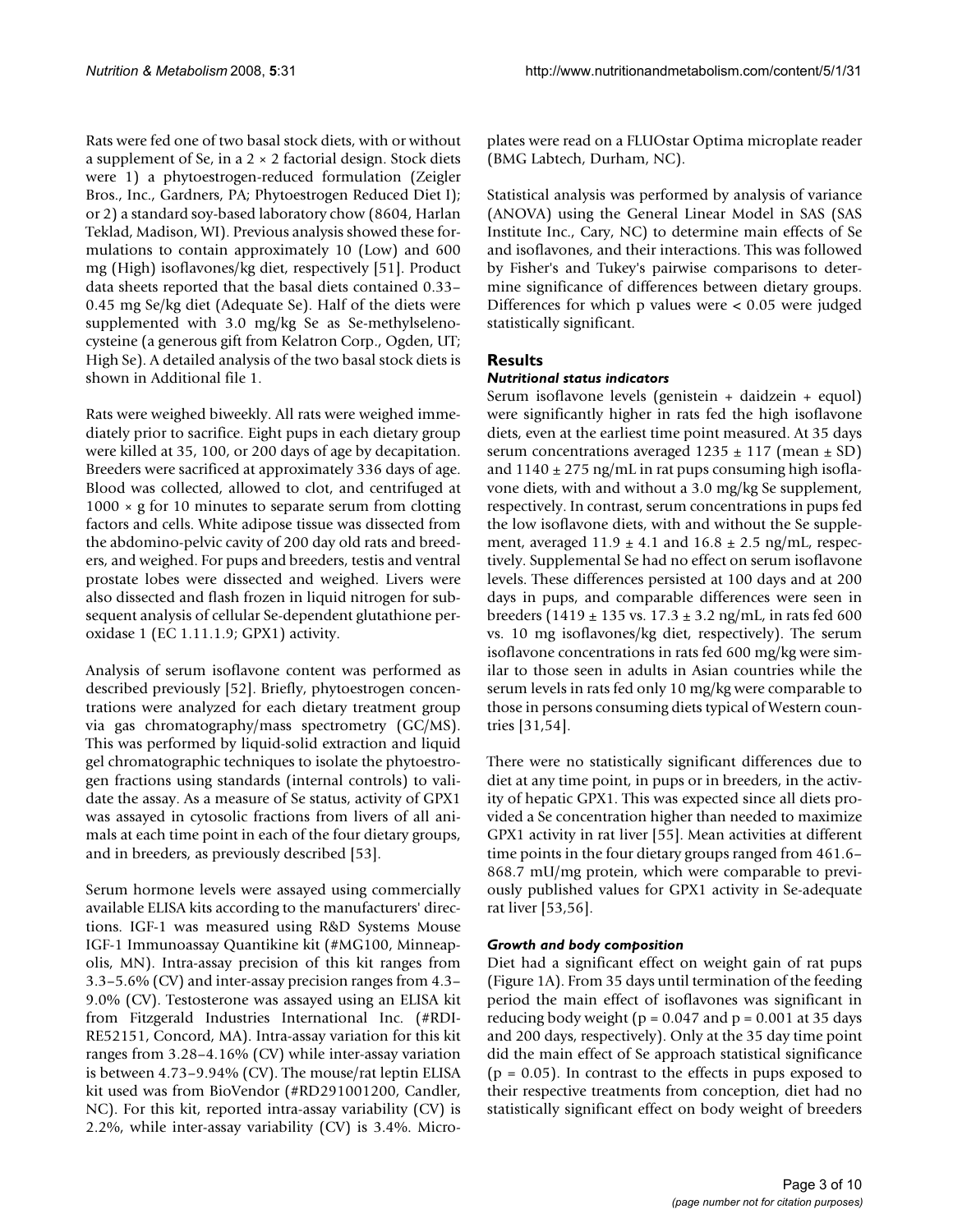

**Weight gain of pups and breeders**. A. Body weights of pups. Symbols and error bars represent means ± SEM for each dietary group at each time point.  $N = 23-24$  rats/group up to 35 days,  $N = 15-16$  rats/group from 35-100 days, and from 100-200 days N = 8 rats/group. By ANOVA, diet was a significant determinant (p < 0.005) of body weight as early as 35 days, which significance continued until the end of the study. At 35 days and 200 days means not sharing a common superscript are significantly (p < 0.05) different by Fisher's pairwise comparisons. The main effect of isoflavones was statistically significant at each time point ( $p = 0.047$  and  $p = 0.001$  at 35 days and 200 days, respectively) while the main effect of Se was not. B. Body weights of breeders.  $N = 3-4$  for each dietary group at each time point. Symbols and error bars represent means  $\pm$  SEM for each dietary group at each time point. There were no statistically significant effects of diet on body weight at any time point. Abbreviations: Adequate (0.33–0.45 mg/kg diet) Se, Adq. Se; High (3.33–3.45 mg/kg) Se, High Se; Low (10 mg/kg) isoflavones, Low IF; High (600 mg/kg) isoflavones, High IF.

whose exposure to the diets began after sexual maturity (Figure 1B).

Comparable to its effects on body weight, high isoflavone intake was associated with significantly lower body fat in 200 day old rat pups (p < 0.001; Figure 2A). Dietary Se intake had no statistically significant effect on body fat (p = 0.779) nor was the interaction between Se and isoflavones significant. In breeders the main effect of phytoestrogen consumption was significant ( $p = 0.038$ ) while effects of Se and the interaction were not (Figure 2B).

There were no consistent, significant effects of diet on relative weights (g/100 g body weight) of ventral prostate lobes or of testis in pups at different time points or in breeders.

#### *Serum hormone concentrations*

Serum leptin in pups exposed to diets from conception followed the same pattern as body weight and body fat (Figure 3A). Interestingly, the effects of Se and isoflavones varied over time. At 35 days the main effect of Se on serum leptin levels was significant (p < 0.001) while the effect of isoflavones was not ( $p = 0.637$ ). At 100 days the main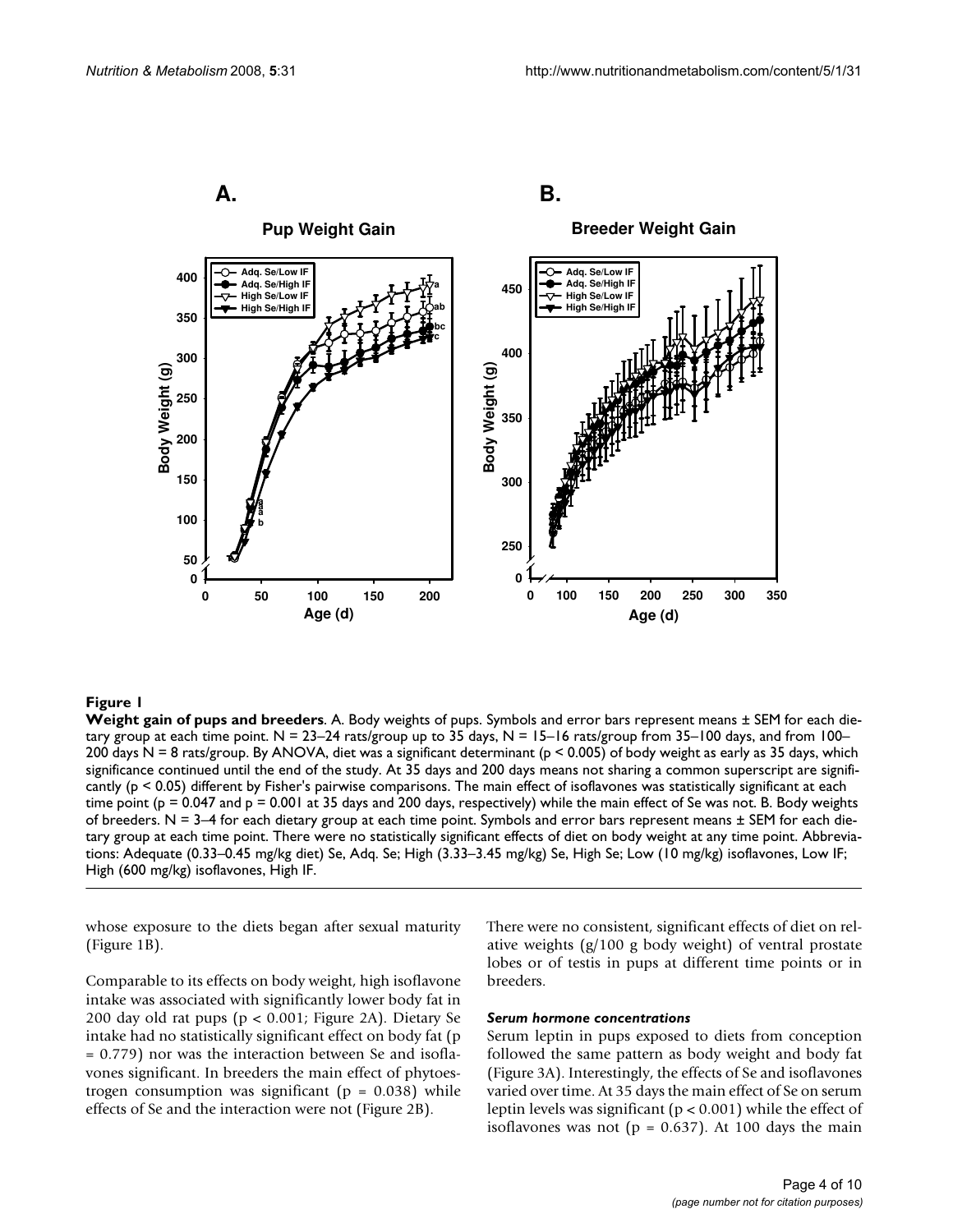

**Body fat of pups and breeders**. A. Body fat, as a percentage of body weight, in pups sacrificed at 200 days of age. Bars and error bars represent means + SEM for each dietary group,  $N = 8$  rats/group. The main effect of isoflavones was highly significant (p < 0.001) while the effect of Se and of the interaction were not. Means not sharing a common superscript are significantly (p < 0.05) different by Fisher's pairwise comparisons. B. Body fat, as a percentage of body weight, in breeders sacrificed at approximately 336 days of age. Bars and error bars represent means  $+$  SEM for each dietary group,  $N = 3-4$  rats/group. The main effect of isoflavones was significant ( $p = 0.038$ ) while the effects of Se and the interaction were not. Means not sharing a common superscript are significantly ( $p < 0.05$ ) different by Fisher's pairwise comparisons.

effect of each dietary component was significant (isoflavones,  $p = 0.033$ ; Se,  $p = 0.001$ ), with high intake of each being associated with lower leptin levels. By the time rats were 200 days old, the effect of isoflavones was pronounced (p < 0.001) but the effect of Se was no longer significant ( $p = 0.068$ ). As seen in Figure 3B, the pattern of dietary effects in breeders was similar to that in 200 day old pups. High isoflavone intake significantly ( $p = 0.004$ ) reduced serum leptin levels, while high Se intake had no effect ( $p = 0.807$ ).

Concentrations of IGF-1 were affected by diet in pups at all time points (Figure 4A) but not in breeders (Figure 4B). At 35 days, effects of Se ( $p < 0.0001$ ), isoflavones ( $p =$ 0.019), and the interaction ( $p = 0.004$ ) were all statistically significant. At 100 days, the main effects of Se  $(p =$ 0.022) and isoflavones ( $p < 0.0001$ ) were each significant but the interaction was not. At 200 days, Se ( $p = 0.003$ ) and isoflavones ( $p = 0.046$ ) each had significant main effects, and the interaction was also significant ( $p =$ 0.034). In breeders, neither dietary component significantly affected serum IGF-1 levels.

There were no consistent, significant effects of diet on serum testosterone levels in pups at different time points or in breeders.

#### **Discussion**

The findings in this study of decreased body weight, decreased adiposity, and decreased leptin due to high iso-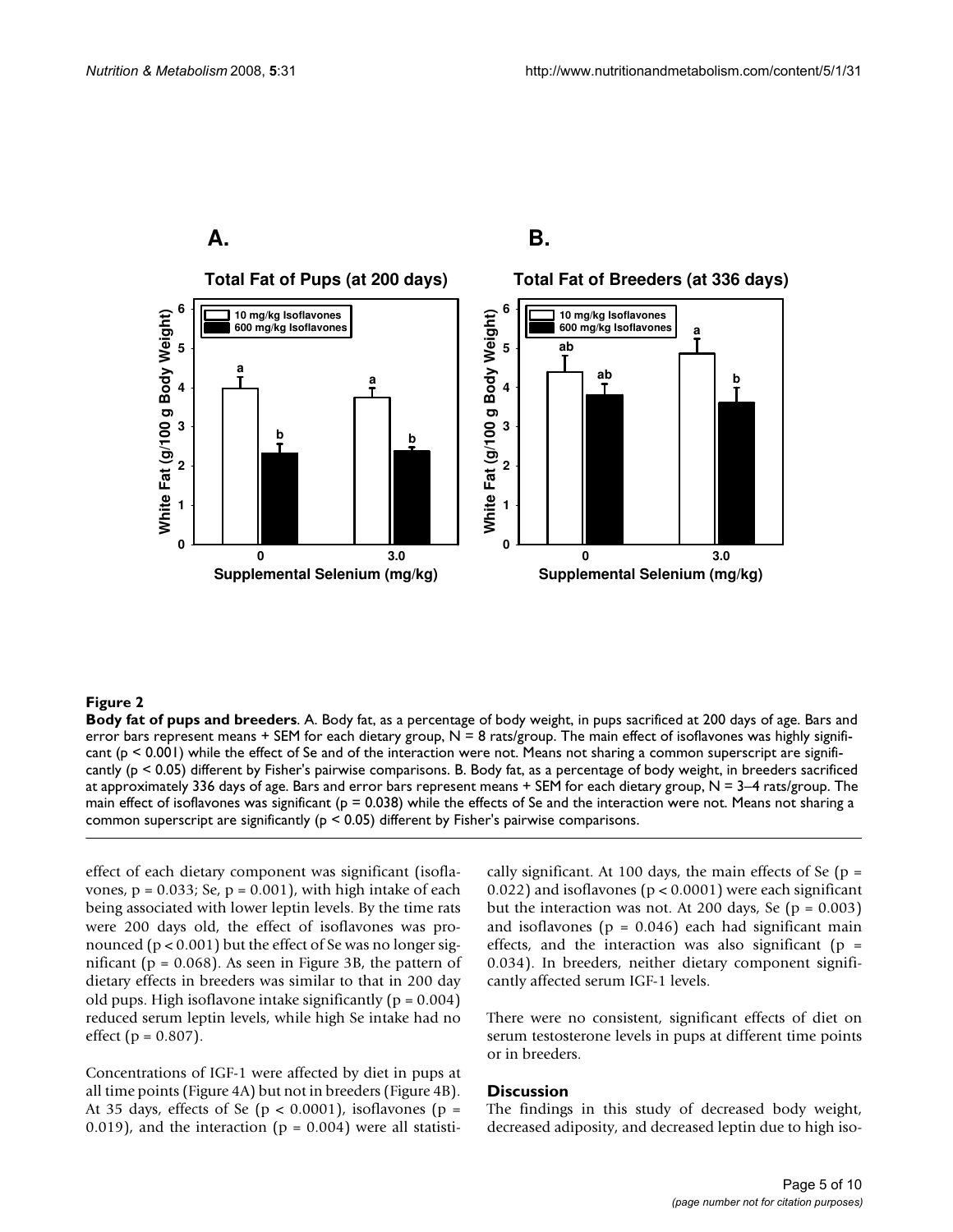

**Serum leptin in pups and breeders**. A. Mean serum leptin concentration in pups at 35, 100, and 200 days of age. Symbols and error bars represent means  $\pm$  SEM for each dietary group at each time point. At 35 days N = 23–24 rats/group, at 100 days  $N = 15-16$  rats/group, and at 200 days  $N = 8$  rats/group. At each time point, means not sharing a common superscript are significantly (p < 0.05) different by Fisher's pairwise comparisons. At 35 days only Se had a significant effect (p < 0.001) on serum leptin concentrations. At 100 days both Se ( $p = 0.001$ ) and isoflavones ( $p = 0.033$ ) had significant main effects. At 200 days only isoflavone intake had a significant main effect ( $p < 0.001$ ). B. Mean serum leptin concentration in male breeders at 336 days. Only the main effect of isoflavones was statistically significant ( $p = 0.004$ ). Means not sharing a common superscript are significantly ( $p < 0.05$ ) different by Fisher's pairwise comparisons.

flavone consumption are consistent with most previous reports [46,47,57,58] but at variance with others [59,60]. In the Noble rats used in this study neither high Se nor high isoflavone intake had a consistent, significant effect on serum testosterone levels or prostate weights. In earlier investigations in our laboratories and others, high dietary isoflavone intake either decreased [61,62] or had no effect [63,64] on serum testosterone levels, and reduced [61,64,65] or did not affect [63] prostate weights. These differences in phytoestrogen effects in previous studies may be due, in part, to the different rat strains used in those studies. A recent report [66] showed that Sprague-Dawley rats were less sensitive to phytoestrogens than Fisher 344 rats or CD-1 mice in evaluations of estrogenic activity. To compare results from the present study with those found in previous experiments employing Noble rats, a computer-assisted literature search was conducted. That search found only one published paper presenting results from a study examining soy effects in Noble rats, which showed anti-inflammatory effects in the prostate but no effect on the weights of testis or accessory sex glands [67].

It is of interest to note that pronounced dietary effects seen in rat pups, exposed to the various diets from conception, were in some cases minimal or totally absent in breeders, whose exposure to the diets began after sexual maturity. While this result may be due in part to the relatively small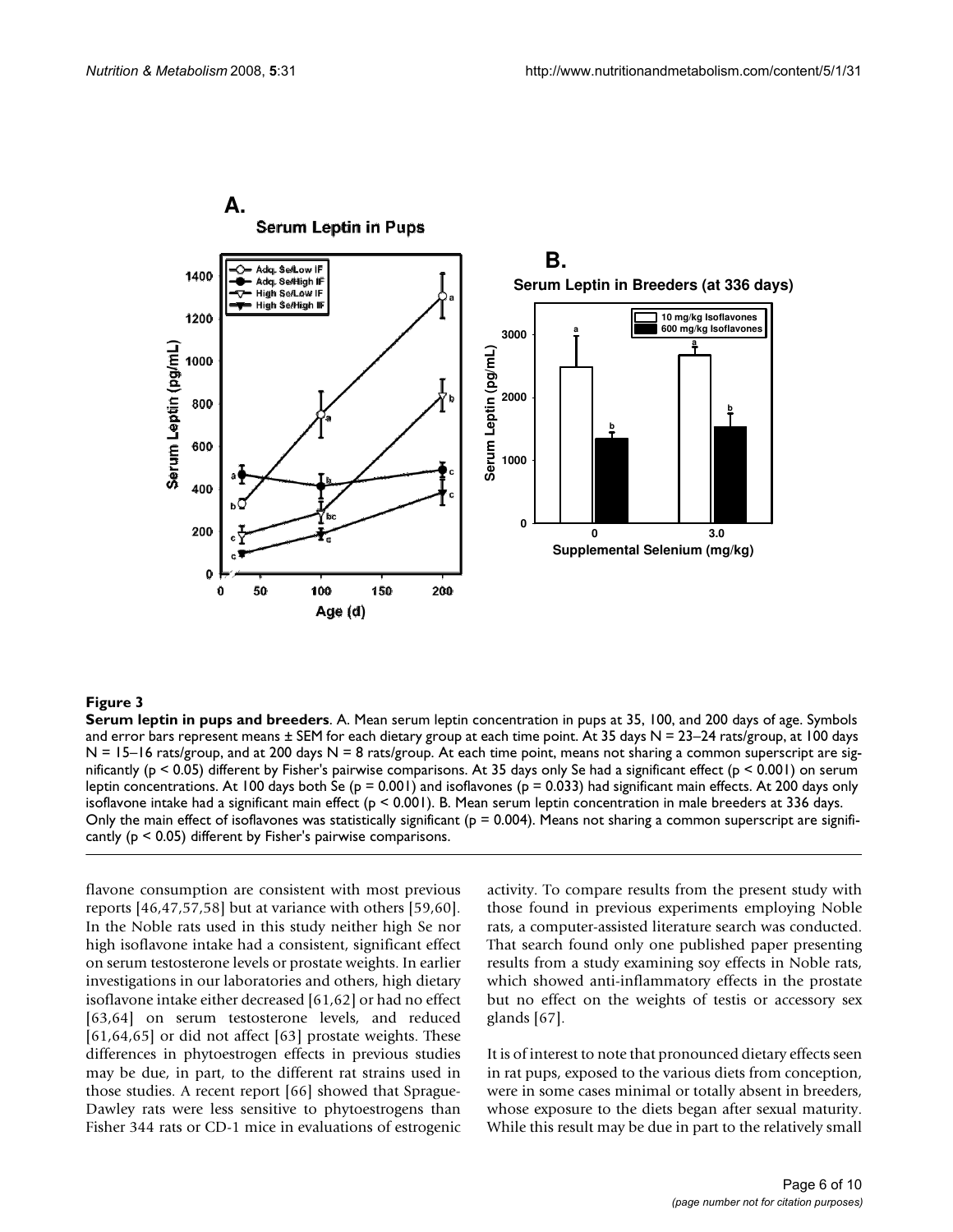

**Serum IGF-1 in pups and breeders**. A. Serum IGF-1 concentrations in pups sacrificed at 35, 100, and 200 days of age. Bars and error bars represent means + SEM for each dietary group,  $N = 7-8$  rats/group. For each time point, means not sharing a common superscript are significantly (p < 0.05) different using Fisher's or Tukey's pairwise comparisons. At each time point the main effects of Se ( $p < 0.0001$ ,  $p = 0.022$ , and  $p = 0.003$  at 35 days, 100 days, and 200 days, respectively) and of isoflavones ( $p$  $= 0.019$ ,  $p = 0.022$ , and  $p = 0.046$  at 35 days, 100 days, and 200 days, respectively) were statistically significant. Interactions were statistically significant at 35 days ( $p = 0.004$ ) and 200 days ( $p = 0.034$ ). B. Serum IGF-1 concentrations in male breeders sacrificed at approximately 336 days of age. Neither isoflavones nor Se was significantly associated with serum IGF-1 levels in breeders.

number (3–4) of breeders in each dietary group, similar findings suggesting prenatal imprinting or programming due to diet have been previously reported. Mardon et al. [59] showed that prenatal or perinatal exposure of Wistar rats to phytoestrogens led to a high bone mineral density later in life, compared to animals receiving postnatal exposure. Klein et al. [68] demonstrated long-lasting effects of early exposure to genistein on the immune and endocrine systems of rats. Prepubertal exposure to genistein was shown in other work to increase mammary gland differentiation and suppress DMBA-induced cancer [69].

Besides its effects on serum leptin levels, which decreased with the age of the rat, high dietary Se intake had a statistically significant main effect only on serum IGF-1 levels. The decrease in IGF-1 serum level due to high Se was highly significant in rat pups at 35, 100, and 200 days, but non-significant in breeders. This observation suggests that, like isoflavones, Se may also be involved in prenatal programming or imprinting of later biological response.

Effects of Se on IGF-1 have been examined in comparatively few studies. Chandrasekher and Sailaja [70] found that Se significantly inhibited the ability of IGF-1 to stimulate PI3K activity in cultured lens epithelial cells. More relevant to the present work, Meltzer and Haug [71] fed women daily supplements of 100–300 μg Se as Se-rich bread for 6 weeks, or 400 μg selenomethionine for 15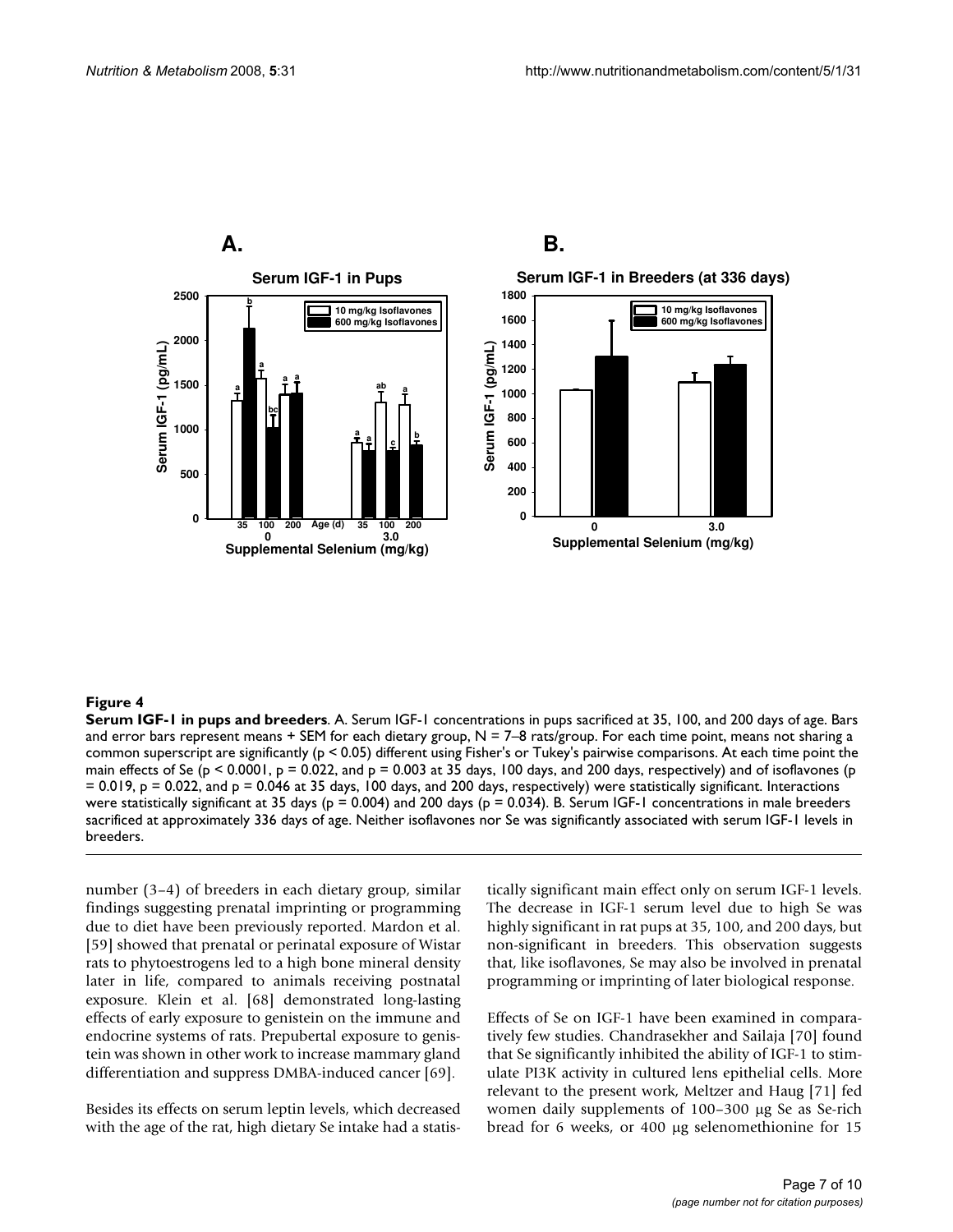weeks. Although serum Se levels were significantly increased, no significant changes in IGF-1 were observed. These results were comparable to those seen with breeder rats in this study. Previous work in rats showed that high levels of Se that decreased IGF-1 concentrations also were growth inhibitory [71]. In this work, the main effect of Se on IGF-1 was statistically significant, but no growth effects of Se were observed. This provides clear evidence that, although the supplemented diets provided high levels of Se (3.33–3.45 mg/kg diet), this level was non-toxic to growing Noble rats.

Given the complexity of cancer, with dysfunctional changes at multiple stages and in multiple metabolic pathways, it is perhaps not surprising that the results of clinical trials of single agents have been largely disappointing. This has prompted some investigators to propose a redefinition of "dietary chemoprevention" to focus on combinations and "cocktails" of dietary agents to reduce risk for cancer [72]. Our use in this study of a combination of Se supplements with high isoflavone diets is consistent with this recommendation. It is important to note in this study that in pups exposed to test diets from conception, the combination of high Se with high isoflavones resulted in the lowest weight gain (Figure 1A), the lowest serum leptin (Figure 3A), and the lowest serum IGF-1 concentrations (Figure 4A) of all four dietary treatments. This finding has obvious implications for men in whom prostate cancer risk is increased by higher fat mass [2], higher serum leptin [5-7,73], and/or higher IGF-1 levels [3,4,74,75].

# **Conclusion**

In summary, high isoflavone intake decreased weight gain, body fat mass, and serum leptin in rat pups exposed to experimental diets from conception. Exposure of breeders to the same diets beginning after sexual maturation produced minimal or no effects. This observation provides support for the possibility of *in utero* imprinting by high isoflavone intake and may call into question the merit of beginning isoflavone supplementation in mature men diagnosed with prostate cancer. High intake of dietary Se was associated in this study with decreased IGF-1 levels in pups prenatally exposed, but not in breeders, suggesting the possibility of prenatal programming by Se, as well. Combining high isoflavones with high Se produced the greatest effects on the parameters measured. This finding provides support for the combination approach to cancer chemoprevention by dietary constituents being advocated by an increasing number of investigators.

# **Competing interests**

The authors declare that they have no competing interests.

### **Authors' contributions**

JRT assisted in study design and was responsible for animal feeding and sacrifice, acquisition of data (all measurements but isoflavones), analysis and interpretation of data, and manuscript preparation. EDL assisted in study design with specific reference to diet composition, analysis and interpretation of data, and manuscript preparation. KDRS was responsible for analysis of isoflavone concentrations, and analysis and interpretation of data. DLE was responsible for statistical analysis. MJC obtained funding, oversaw study design, assisted in acquisition of data, analysis and interpretation of data, and manuscript preparation. All authors read and approved the final manuscript.

# **Additional material**

#### **Additional file 1**

*Table 1. Treatment diets.* Click here for file [\[http://www.biomedcentral.com/content/supplementary/1743-](http://www.biomedcentral.com/content/supplementary/1743-7075-5-31-S1.doc) 7075-5-31-S1.doc]

### **Acknowledgements**

The authors acknowledge the invaluable technical assistance of Brett R. Barzee, Russell L. Legg and Cameron T. Lovinger. This study was supported by a grant from the National Institutes of Health to MJC (CA106374).

#### **References**

- 1. Jemal A, Siegel R, Ward E, Hao Y, Xu J, Murray T, Thun MJ: **[Cancer](http://www.ncbi.nlm.nih.gov/entrez/query.fcgi?cmd=Retrieve&db=PubMed&dopt=Abstract&list_uids=18287387) [statistics, 2008.](http://www.ncbi.nlm.nih.gov/entrez/query.fcgi?cmd=Retrieve&db=PubMed&dopt=Abstract&list_uids=18287387)** *CA Cancer J Clin* 2008, **58:**71-96.
- 2. Freedland SJ, Platz EA: **[Obesity and prostate cancer: making](http://www.ncbi.nlm.nih.gov/entrez/query.fcgi?cmd=Retrieve&db=PubMed&dopt=Abstract&list_uids=17478439) [sense out of apparently conflicting data.](http://www.ncbi.nlm.nih.gov/entrez/query.fcgi?cmd=Retrieve&db=PubMed&dopt=Abstract&list_uids=17478439)** *Epidemiol Rev* 2007, **29:**88-97.
- 3. Gennigens C, Menetrier-Caux C, Droz JP: **[Insulin-Like Growth](http://www.ncbi.nlm.nih.gov/entrez/query.fcgi?cmd=Retrieve&db=PubMed&dopt=Abstract&list_uids=16387509) [Factor \(IGF\) family and prostate cancer.](http://www.ncbi.nlm.nih.gov/entrez/query.fcgi?cmd=Retrieve&db=PubMed&dopt=Abstract&list_uids=16387509)** *Crit Rev Oncol Hematol* 2006, **58:**124-145.
- 4. Meinbach DS, Lokeshwar BL: **[Insulin-like growth factors and](http://www.ncbi.nlm.nih.gov/entrez/query.fcgi?cmd=Retrieve&db=PubMed&dopt=Abstract&list_uids=16818181) [their binding proteins in prostate cancer: cause or conse](http://www.ncbi.nlm.nih.gov/entrez/query.fcgi?cmd=Retrieve&db=PubMed&dopt=Abstract&list_uids=16818181)[quence?](http://www.ncbi.nlm.nih.gov/entrez/query.fcgi?cmd=Retrieve&db=PubMed&dopt=Abstract&list_uids=16818181)** *Urol Oncol* 2006, **24:**294-306.
- 5. Onuma M, Bub JD, Rummel TL, Iwamoto Y: **[Prostate cancer cell](http://www.ncbi.nlm.nih.gov/entrez/query.fcgi?cmd=Retrieve&db=PubMed&dopt=Abstract&list_uids=12902351)[adipocyte interaction: leptin mediates androgen-independ](http://www.ncbi.nlm.nih.gov/entrez/query.fcgi?cmd=Retrieve&db=PubMed&dopt=Abstract&list_uids=12902351)ent prostate cancer cell proliferation through c-Jun NH2-ter[minal kinase.](http://www.ncbi.nlm.nih.gov/entrez/query.fcgi?cmd=Retrieve&db=PubMed&dopt=Abstract&list_uids=12902351)** *J Biol Chem* 2003, **278:**42660-42667.
- 6. Ribeiro R, Lopes C, Medeiros R: **[The link between obesity and](http://www.ncbi.nlm.nih.gov/entrez/query.fcgi?cmd=Retrieve&db=PubMed&dopt=Abstract&list_uids=16344847) [prostate cancer: the leptin pathway and therapeutic per](http://www.ncbi.nlm.nih.gov/entrez/query.fcgi?cmd=Retrieve&db=PubMed&dopt=Abstract&list_uids=16344847)[spectives.](http://www.ncbi.nlm.nih.gov/entrez/query.fcgi?cmd=Retrieve&db=PubMed&dopt=Abstract&list_uids=16344847)** *Prostate Cancer Prostatic Dis* 2006, **9:**19-24.
- 7. Saglam K, Aydur E, Yilmaz M, Goktas S: **[Leptin influences cellular](http://www.ncbi.nlm.nih.gov/entrez/query.fcgi?cmd=Retrieve&db=PubMed&dopt=Abstract&list_uids=12629349) [differentiation and progression in prostate cancer.](http://www.ncbi.nlm.nih.gov/entrez/query.fcgi?cmd=Retrieve&db=PubMed&dopt=Abstract&list_uids=12629349)** *J Urol* 2003, **169:**1308-1311.
- 8. Culig Z, Bartsch G: **[Androgen axis in prostate cancer.](http://www.ncbi.nlm.nih.gov/entrez/query.fcgi?cmd=Retrieve&db=PubMed&dopt=Abstract&list_uids=16598769)** *J Cell Biochem* 2006, **99:**373-381.
- 9. Miyamoto H, Altuwaijri S, Cai Y, Messing EM, Chang C: **[Inhibition of](http://www.ncbi.nlm.nih.gov/entrez/query.fcgi?cmd=Retrieve&db=PubMed&dopt=Abstract&list_uids=16044418) [the Akt, cyclooxygenase-2, and matrix metalloproteinase-9](http://www.ncbi.nlm.nih.gov/entrez/query.fcgi?cmd=Retrieve&db=PubMed&dopt=Abstract&list_uids=16044418) pathways in combination with androgen deprivation therapy: potential therapeutic approaches for prostate cancer.** *Mol Carcinog* 2005, **44:**1-10.
- 10. Cheung E, Wadhera P, Dorff T, Pinski J: **[Diet and prostate cancer](http://www.ncbi.nlm.nih.gov/entrez/query.fcgi?cmd=Retrieve&db=PubMed&dopt=Abstract&list_uids=18095882) [risk reduction.](http://www.ncbi.nlm.nih.gov/entrez/query.fcgi?cmd=Retrieve&db=PubMed&dopt=Abstract&list_uids=18095882)** *Expert Rev Anticancer Ther* 2008, **8:**43-50.
- 11. Wigle DT, Turner MC, Gomes J, Parent M-E: **[Role of hormonal](http://www.ncbi.nlm.nih.gov/entrez/query.fcgi?cmd=Retrieve&db=PubMed&dopt=Abstract&list_uids=18368555) [and other factors in human prostate cancer.](http://www.ncbi.nlm.nih.gov/entrez/query.fcgi?cmd=Retrieve&db=PubMed&dopt=Abstract&list_uids=18368555)** *J Toxicol Environ Health B Crit Rev* 2008, **11:**242-259.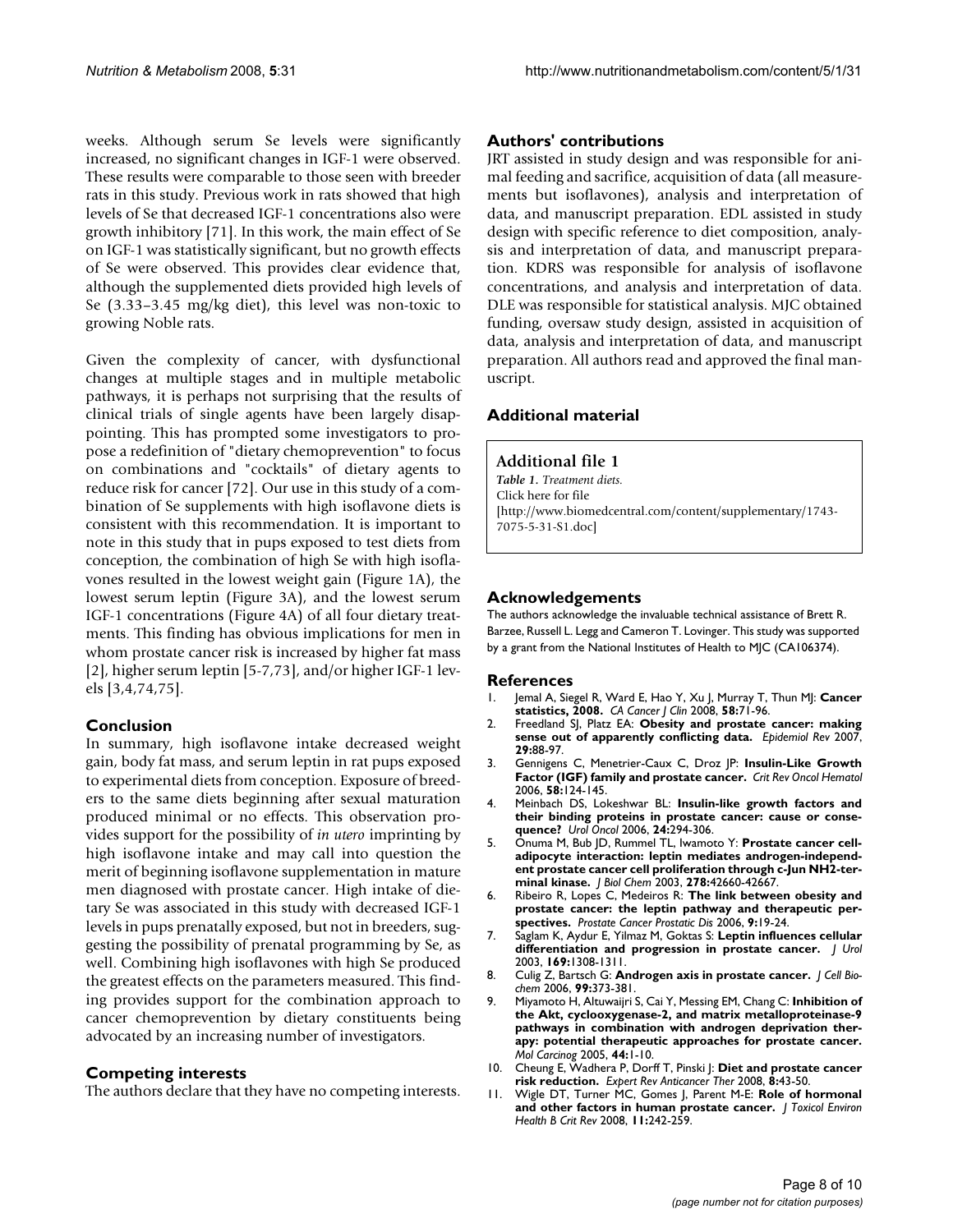- 12. Grainger EM, Kim HS, Monk JP, Lemeshow SA, Gong M, Bahnson RR, Clinton SK: **[Consumption of dietary supplements and over](http://www.ncbi.nlm.nih.gov/entrez/query.fcgi?cmd=Retrieve&db=PubMed&dopt=Abstract&list_uids=18312929)[the-counter and prescription medications in men participat](http://www.ncbi.nlm.nih.gov/entrez/query.fcgi?cmd=Retrieve&db=PubMed&dopt=Abstract&list_uids=18312929)ing in the Prostate Cancer Prevention Trial at an academic [center.](http://www.ncbi.nlm.nih.gov/entrez/query.fcgi?cmd=Retrieve&db=PubMed&dopt=Abstract&list_uids=18312929)** *Urol Oncol* 2008, **26:**125-132.
- 13. Chan JM, Gann PH, Giovannucci EL: **[Role of diet in prostate can](http://www.ncbi.nlm.nih.gov/entrez/query.fcgi?cmd=Retrieve&db=PubMed&dopt=Abstract&list_uids=16278466)[cer development and progression.](http://www.ncbi.nlm.nih.gov/entrez/query.fcgi?cmd=Retrieve&db=PubMed&dopt=Abstract&list_uids=16278466)** *J Clin Oncol* 2005, **23:**8152-8160.
- 14. Rayman MP: **[Selenium in cancer prevention: a review of the](http://www.ncbi.nlm.nih.gov/entrez/query.fcgi?cmd=Retrieve&db=PubMed&dopt=Abstract&list_uids=16313696) [evidence and mechanism of action.](http://www.ncbi.nlm.nih.gov/entrez/query.fcgi?cmd=Retrieve&db=PubMed&dopt=Abstract&list_uids=16313696)** *Proc Nutr Soc* 2005, **64:**527-542.
- 15. Klein EA: **[Chemoprevention of prostate cancer.](http://www.ncbi.nlm.nih.gov/entrez/query.fcgi?cmd=Retrieve&db=PubMed&dopt=Abstract&list_uids=15780904)** *Crit Rev Oncol Hematol* 2005, **54:**1-10.
- 16. Brinkman M, Reulen RC, Kellen E, Buntinx F, Zeegers MP: **[Are men](http://www.ncbi.nlm.nih.gov/entrez/query.fcgi?cmd=Retrieve&db=PubMed&dopt=Abstract&list_uids=16945521) [with low selenium levels at increased risk of prostate cancer?](http://www.ncbi.nlm.nih.gov/entrez/query.fcgi?cmd=Retrieve&db=PubMed&dopt=Abstract&list_uids=16945521)** *Eur J Cancer* 2006, **42:**2463-2471.
- 17. Etminan M, FitzGerald JM, Gleave M, Chambers K: **[Intake of sele](http://www.ncbi.nlm.nih.gov/entrez/query.fcgi?cmd=Retrieve&db=PubMed&dopt=Abstract&list_uids=16184479)[nium in the prevention of prostate cancer: a systematic](http://www.ncbi.nlm.nih.gov/entrez/query.fcgi?cmd=Retrieve&db=PubMed&dopt=Abstract&list_uids=16184479) [review and meta-analysis.](http://www.ncbi.nlm.nih.gov/entrez/query.fcgi?cmd=Retrieve&db=PubMed&dopt=Abstract&list_uids=16184479)** *Cancer Causes Control* 2005, **16:**1125-1131.
- 18. Li H, Stampfer MJ, Giovannucci EL, Morris JS, Willett WC, Gaziano JM, Ma J: **[A prospective study of plasma selenium levels and](http://www.ncbi.nlm.nih.gov/entrez/query.fcgi?cmd=Retrieve&db=PubMed&dopt=Abstract&list_uids=15126606) [prostate cancer risk.](http://www.ncbi.nlm.nih.gov/entrez/query.fcgi?cmd=Retrieve&db=PubMed&dopt=Abstract&list_uids=15126606)** *J Natl Cancer Inst* 2004, **96:**696-703.
- 19. World Cancer Research Fund/American Institute for Cancer Research: **Food, Nutrition, Physical Activity, and the Prevention of Cancer: a Global Perspective.** Washington, D.C., American Institute for Cancer Research; 2007.
- 20. Combs GF Jr: **[Status of selenium in prostate cancer preven](http://www.ncbi.nlm.nih.gov/entrez/query.fcgi?cmd=Retrieve&db=PubMed&dopt=Abstract&list_uids=15213714)[tion.](http://www.ncbi.nlm.nih.gov/entrez/query.fcgi?cmd=Retrieve&db=PubMed&dopt=Abstract&list_uids=15213714)** *Br J Cancer* 2004, **91:**195-199.
- 21. McCarty MF: **[Targeting multiple signaling pathways as a strat](http://www.ncbi.nlm.nih.gov/entrez/query.fcgi?cmd=Retrieve&db=PubMed&dopt=Abstract&list_uids=15523106)[egy for managing prostate cancer: multifocal signal modula](http://www.ncbi.nlm.nih.gov/entrez/query.fcgi?cmd=Retrieve&db=PubMed&dopt=Abstract&list_uids=15523106)[tion therapy.](http://www.ncbi.nlm.nih.gov/entrez/query.fcgi?cmd=Retrieve&db=PubMed&dopt=Abstract&list_uids=15523106)** *Integr Cancer Ther* 2004, **3:**349-380.
- 22. Ganther HE: **[Selenium metabolism, selenoproteins and mech](http://www.ncbi.nlm.nih.gov/entrez/query.fcgi?cmd=Retrieve&db=PubMed&dopt=Abstract&list_uids=10469608)[anisms of cancer prevention: complexities with thioredoxin](http://www.ncbi.nlm.nih.gov/entrez/query.fcgi?cmd=Retrieve&db=PubMed&dopt=Abstract&list_uids=10469608) [reductase.](http://www.ncbi.nlm.nih.gov/entrez/query.fcgi?cmd=Retrieve&db=PubMed&dopt=Abstract&list_uids=10469608)** *Carcinogenesis* 1999, **20:**1657-1666.
- 23. Hu Y, Benya RV, Carroll RE, Diamond AM: **[Allelic loss of the gene](http://www.ncbi.nlm.nih.gov/entrez/query.fcgi?cmd=Retrieve&db=PubMed&dopt=Abstract&list_uids=16317164) [for the GPX1 selenium-containing protein is a common](http://www.ncbi.nlm.nih.gov/entrez/query.fcgi?cmd=Retrieve&db=PubMed&dopt=Abstract&list_uids=16317164) [event in cancer.](http://www.ncbi.nlm.nih.gov/entrez/query.fcgi?cmd=Retrieve&db=PubMed&dopt=Abstract&list_uids=16317164)** *J Nutr* 2005, **135:**3021S-3024S.
- 24. Lu J, Jiang C: **[Selenium and cancer chemoprevention: hypoth](http://www.ncbi.nlm.nih.gov/entrez/query.fcgi?cmd=Retrieve&db=PubMed&dopt=Abstract&list_uids=16356132)[eses integrating the actions of selenoproteins and selenium](http://www.ncbi.nlm.nih.gov/entrez/query.fcgi?cmd=Retrieve&db=PubMed&dopt=Abstract&list_uids=16356132) [metabolites in epithelial and non-epithelial target cells.](http://www.ncbi.nlm.nih.gov/entrez/query.fcgi?cmd=Retrieve&db=PubMed&dopt=Abstract&list_uids=16356132)** *Antioxid Redox Signal* 2005, **7:**1715-1727.
- 25. Nelson KK, Bacon B, Christensen MJ: **[Selenite supplementation](http://www.ncbi.nlm.nih.gov/entrez/query.fcgi?cmd=Retrieve&db=PubMed&dopt=Abstract&list_uids=8844723) [decreases expression of MAZ in HT29 human colon adeno](http://www.ncbi.nlm.nih.gov/entrez/query.fcgi?cmd=Retrieve&db=PubMed&dopt=Abstract&list_uids=8844723)[carcinoma cells.](http://www.ncbi.nlm.nih.gov/entrez/query.fcgi?cmd=Retrieve&db=PubMed&dopt=Abstract&list_uids=8844723)** *Nutr Cancer* 1996, **26:**73-81.
- 26. Spallholz JE, Palace VP, Reid TW: [Methioninase and selenome](http://www.ncbi.nlm.nih.gov/entrez/query.fcgi?cmd=Retrieve&db=PubMed&dopt=Abstract&list_uids=15037206)**[thionine but not Se-methylselenocysteine generate methyl](http://www.ncbi.nlm.nih.gov/entrez/query.fcgi?cmd=Retrieve&db=PubMed&dopt=Abstract&list_uids=15037206)selenol and superoxide in an in vitro chemiluminescent assay: implications for the nutritional carcinostatic activity [of selenoamino acids.](http://www.ncbi.nlm.nih.gov/entrez/query.fcgi?cmd=Retrieve&db=PubMed&dopt=Abstract&list_uids=15037206)** *Biochem Pharmacol* 2004, **67:**547-554.
- 27. Yang Q, Christensen MJ: **[Selenium regulates gene expression](http://www.ncbi.nlm.nih.gov/entrez/query.fcgi?cmd=Retrieve&db=PubMed&dopt=Abstract&list_uids=9618024) [for estrogen sulfotransferase and alpha 2U-globulin in rat](http://www.ncbi.nlm.nih.gov/entrez/query.fcgi?cmd=Retrieve&db=PubMed&dopt=Abstract&list_uids=9618024) [liver.](http://www.ncbi.nlm.nih.gov/entrez/query.fcgi?cmd=Retrieve&db=PubMed&dopt=Abstract&list_uids=9618024)** *J Steroid Biochem Mol Biol* 1998, **64:**239-244.
- 28. Hansen DV, Nielsen DR, Felin EM, Johnson JI, Christensen MJ: **Regulation of gene expression in rat prostate by selenium.** *FASEB J* 2000, **14:**A513.
- 29. Sarkar FH, Li Y: **[Soy isoflavones and cancer prevention.](http://www.ncbi.nlm.nih.gov/entrez/query.fcgi?cmd=Retrieve&db=PubMed&dopt=Abstract&list_uids=14628433)** *Cancer Invest* 2003, **21:**744-757.
- 30. Adlercreutz H, Mazur W, Bartels P, Elomaa V, Watanabe S, Wahala K, Landstrom M, Lundin E, Bergh A, Damber JE, Aman P, Widmark A, Johansson A, Zhang JX, Hallmans G: **[Phytoestrogens and prostate](http://www.ncbi.nlm.nih.gov/entrez/query.fcgi?cmd=Retrieve&db=PubMed&dopt=Abstract&list_uids=10702603) [disease.](http://www.ncbi.nlm.nih.gov/entrez/query.fcgi?cmd=Retrieve&db=PubMed&dopt=Abstract&list_uids=10702603)** *J Nutr* 2000, **130:**658S-659S.
- 31. Griffiths K, Denis L, Turkes A, Morton PS: **[Phytoestrogens and](http://www.ncbi.nlm.nih.gov/entrez/query.fcgi?cmd=Retrieve&db=PubMed&dopt=Abstract&list_uids=10384817) [diseases of the prostate gland.](http://www.ncbi.nlm.nih.gov/entrez/query.fcgi?cmd=Retrieve&db=PubMed&dopt=Abstract&list_uids=10384817)** *Baillieres Clin Endocrinol Metab* 1998, **12(4):**625-647.
- 32. Mazur W, Adlercreutz H: **[Overview of naturally occurring endo](http://www.ncbi.nlm.nih.gov/entrez/query.fcgi?cmd=Retrieve&db=PubMed&dopt=Abstract&list_uids=10906587)[crine-active substances in the human diet in relation to](http://www.ncbi.nlm.nih.gov/entrez/query.fcgi?cmd=Retrieve&db=PubMed&dopt=Abstract&list_uids=10906587) [human health.](http://www.ncbi.nlm.nih.gov/entrez/query.fcgi?cmd=Retrieve&db=PubMed&dopt=Abstract&list_uids=10906587)** *Nutrition* 2000, **16:**654-658.
- 33. Setchell KDR: **[Phytoestrogens: biochemistry, physiology and](http://www.ncbi.nlm.nih.gov/entrez/query.fcgi?cmd=Retrieve&db=PubMed&dopt=Abstract&list_uids=9848496) [implications for human health of soy isoflavones.](http://www.ncbi.nlm.nih.gov/entrez/query.fcgi?cmd=Retrieve&db=PubMed&dopt=Abstract&list_uids=9848496)** *Am J Clin Nutr* 1998, **68(6 Suppl):**1333S-1346S.
- 34. Adlercreutz H, Mazur W: **[Phyto-oestrogens and Western dis](http://www.ncbi.nlm.nih.gov/entrez/query.fcgi?cmd=Retrieve&db=PubMed&dopt=Abstract&list_uids=9187225)[eases.](http://www.ncbi.nlm.nih.gov/entrez/query.fcgi?cmd=Retrieve&db=PubMed&dopt=Abstract&list_uids=9187225)** *Ann Med* 1997, **29:**95-120.
- 35. Murkies AL, Wilcox G, Davis SR: **[Phytoestrogens-review.](http://www.ncbi.nlm.nih.gov/entrez/query.fcgi?cmd=Retrieve&db=PubMed&dopt=Abstract&list_uids=9467531)** *J Clin Endocrinol Metab* 1998, **83:**297-303.
- 36. Setchell KDR, Cassidy A: **[Dietary isoflavones-biological effects](http://www.ncbi.nlm.nih.gov/entrez/query.fcgi?cmd=Retrieve&db=PubMed&dopt=Abstract&list_uids=10082786) [and relevance to human health.](http://www.ncbi.nlm.nih.gov/entrez/query.fcgi?cmd=Retrieve&db=PubMed&dopt=Abstract&list_uids=10082786)** *J Nutr* 1999, **129:**758S-767S.
- 37. Messina M, Kucuk O, Lampe JW: **[An overview of the health](http://www.ncbi.nlm.nih.gov/entrez/query.fcgi?cmd=Retrieve&db=PubMed&dopt=Abstract&list_uids=16915855) [effects of isoflavones with an emphasis on prostate cancer](http://www.ncbi.nlm.nih.gov/entrez/query.fcgi?cmd=Retrieve&db=PubMed&dopt=Abstract&list_uids=16915855) [risk and prostate-specific antigen levels.](http://www.ncbi.nlm.nih.gov/entrez/query.fcgi?cmd=Retrieve&db=PubMed&dopt=Abstract&list_uids=16915855)** *J AOAC Int* 2006, **89:**1121-1134.
- 38. Yan L, Spitznagel EL: **[Meta-analysis of soy food and risk of pros](http://www.ncbi.nlm.nih.gov/entrez/query.fcgi?cmd=Retrieve&db=PubMed&dopt=Abstract&list_uids=15945102)[tate cancer in men.](http://www.ncbi.nlm.nih.gov/entrez/query.fcgi?cmd=Retrieve&db=PubMed&dopt=Abstract&list_uids=15945102)** *Int J Cancer* 2005, **117:**667-669.
- 39. Hedelin M, Klint A, Chang ET, Bellocco R, Johansson J-E, Andersson SO, Heinonen SM, Adlercreutz H, Adami HO, Gronberg H, Balter KA: **[Dietary phytoestrogen, serum enterolactone and risk of](http://www.ncbi.nlm.nih.gov/entrez/query.fcgi?cmd=Retrieve&db=PubMed&dopt=Abstract&list_uids=16425095) [prostate cancer: the cancer prostate Sweden study \(Swe](http://www.ncbi.nlm.nih.gov/entrez/query.fcgi?cmd=Retrieve&db=PubMed&dopt=Abstract&list_uids=16425095)[den\).](http://www.ncbi.nlm.nih.gov/entrez/query.fcgi?cmd=Retrieve&db=PubMed&dopt=Abstract&list_uids=16425095)** *Cancer Causes Control* 2006, **17:**169-180.
- 40. Ganry O: **[Phytoestrogens and prostate cancer risk.](http://www.ncbi.nlm.nih.gov/entrez/query.fcgi?cmd=Retrieve&db=PubMed&dopt=Abstract&list_uids=15916986)** *Prev Med* 2005, **41:**1-6.
- 41. Low Y-L, Taylor JI, Grace PB, Mulligan AA, Welch AA, Scollen S, Dunning AM, Luben RN, Khaw K-T, Day NE, Wareham NJ, Bingham SA: **[Phytoestrogen exposure, polymorphisms in COMT, CYP19,](http://www.ncbi.nlm.nih.gov/entrez/query.fcgi?cmd=Retrieve&db=PubMed&dopt=Abstract&list_uids=17176215) ESR1, and SHBG genes, and their associations with prostate [cancer risk.](http://www.ncbi.nlm.nih.gov/entrez/query.fcgi?cmd=Retrieve&db=PubMed&dopt=Abstract&list_uids=17176215)** *Nutr Cancer* 2006, **56:**31-39.
- 42. Holzbeierlein JM, McIntosh J, Thrasher JB: **[The role of soy phytoes](http://www.ncbi.nlm.nih.gov/entrez/query.fcgi?cmd=Retrieve&db=PubMed&dopt=Abstract&list_uids=15586024)[trogens in prostate cancer.](http://www.ncbi.nlm.nih.gov/entrez/query.fcgi?cmd=Retrieve&db=PubMed&dopt=Abstract&list_uids=15586024)** *Curr Opin Urol* 2005, **15:**17-22.
- 43. Magee PJ, Rowland IR: **[Phyto-oestrogens, their mechanism of](http://www.ncbi.nlm.nih.gov/entrez/query.fcgi?cmd=Retrieve&db=PubMed&dopt=Abstract&list_uids=15035679) [action: current evidence for a role in breast and prostate](http://www.ncbi.nlm.nih.gov/entrez/query.fcgi?cmd=Retrieve&db=PubMed&dopt=Abstract&list_uids=15035679) [cancer.](http://www.ncbi.nlm.nih.gov/entrez/query.fcgi?cmd=Retrieve&db=PubMed&dopt=Abstract&list_uids=15035679)** *Br J Nutr* 2004, **91:**513-531.
- 44. Hedelin M, Balter KA, Chang ET, Bellocco R, Klint A, Johansson J-E, Wiklund F, Thellenberg-Karlsson C, Adami H-O, Gronberg H: **[Die](http://www.ncbi.nlm.nih.gov/entrez/query.fcgi?cmd=Retrieve&db=PubMed&dopt=Abstract&list_uids=16921512)[tary intake of phytoestrogens, estrogen receptor-beta poly](http://www.ncbi.nlm.nih.gov/entrez/query.fcgi?cmd=Retrieve&db=PubMed&dopt=Abstract&list_uids=16921512)[morphisms and the risk of prostate cancer.](http://www.ncbi.nlm.nih.gov/entrez/query.fcgi?cmd=Retrieve&db=PubMed&dopt=Abstract&list_uids=16921512)** *Prostate* 2006, **66:**1512-1520.
- 45. Bu L, Lephart ED: **[Regulatory behavior and skin temperature in](http://www.ncbi.nlm.nih.gov/entrez/query.fcgi?cmd=Retrieve&db=PubMed&dopt=Abstract&list_uids=17201646) [mid-aged male rats on three different isoflavone-containing](http://www.ncbi.nlm.nih.gov/entrez/query.fcgi?cmd=Retrieve&db=PubMed&dopt=Abstract&list_uids=17201646) [diets.](http://www.ncbi.nlm.nih.gov/entrez/query.fcgi?cmd=Retrieve&db=PubMed&dopt=Abstract&list_uids=17201646)** *J Med Food* 2006, **9:**567-571.
- 46. Bu L, Setchell KDR, Lephart ED: **[Influences of dietary soy isofla](http://www.ncbi.nlm.nih.gov/entrez/query.fcgi?cmd=Retrieve&db=PubMed&dopt=Abstract&list_uids=16250912)[vones on metabolism but not nociception and stress hor](http://www.ncbi.nlm.nih.gov/entrez/query.fcgi?cmd=Retrieve&db=PubMed&dopt=Abstract&list_uids=16250912)[mone responses in ovariectomized female rats.](http://www.ncbi.nlm.nih.gov/entrez/query.fcgi?cmd=Retrieve&db=PubMed&dopt=Abstract&list_uids=16250912)** *Reprod Biol Endocrinol* 2005, **3:**58-58.
- 47. Lephart ED, Setchell KDR, Handa RJ, Lund TD: **[Behavioral effects](http://www.ncbi.nlm.nih.gov/entrez/query.fcgi?cmd=Retrieve&db=PubMed&dopt=Abstract&list_uids=15454683) [of endocrine-disrupting substances: phytoestrogens.](http://www.ncbi.nlm.nih.gov/entrez/query.fcgi?cmd=Retrieve&db=PubMed&dopt=Abstract&list_uids=15454683)** *ILAR J* 2004, **45:**443-454.
- Bhathena SJ, Velasquez MT: [Beneficial role of dietary phytoes](http://www.ncbi.nlm.nih.gov/entrez/query.fcgi?cmd=Retrieve&db=PubMed&dopt=Abstract&list_uids=12450882)**[trogens in obesity and diabetes.](http://www.ncbi.nlm.nih.gov/entrez/query.fcgi?cmd=Retrieve&db=PubMed&dopt=Abstract&list_uids=12450882)** *Am J Clin Nutr* 2002, **76:**1191-1201.
- 49. Lephart ED, Lund TD, Horvath TL: **[Brain androgen and proges](http://www.ncbi.nlm.nih.gov/entrez/query.fcgi?cmd=Retrieve&db=PubMed&dopt=Abstract&list_uids=11744072)[terone metabolizing enzymes: biosynthesis, distribution and](http://www.ncbi.nlm.nih.gov/entrez/query.fcgi?cmd=Retrieve&db=PubMed&dopt=Abstract&list_uids=11744072) [function.](http://www.ncbi.nlm.nih.gov/entrez/query.fcgi?cmd=Retrieve&db=PubMed&dopt=Abstract&list_uids=11744072)** *Brain Res Brain Res Rev* 2001, **37:**25-37.
- 50. van Veldhuizen PJ, Thrasher JB, Ray G, Cherian R, Ward J, Holzbeierlein J, Gutow S, Banerjee SK: **[Dose effect of soy supplementation](http://www.ncbi.nlm.nih.gov/entrez/query.fcgi?cmd=Retrieve&db=PubMed&dopt=Abstract&list_uids=17089041) [in prostate cancer: a pilot study.](http://www.ncbi.nlm.nih.gov/entrez/query.fcgi?cmd=Retrieve&db=PubMed&dopt=Abstract&list_uids=17089041)** *Oncol Rep* 2006, **16:**1221-1224.
- 51. Weber KS, Setchell KDR, Stocco DM, Lephart ED: **[Dietary soy](http://www.ncbi.nlm.nih.gov/entrez/query.fcgi?cmd=Retrieve&db=PubMed&dopt=Abstract&list_uids=11524239)[phytoestrogens decrease testosterone levels and prostate](http://www.ncbi.nlm.nih.gov/entrez/query.fcgi?cmd=Retrieve&db=PubMed&dopt=Abstract&list_uids=11524239) weight, without altering LH, prostate 5alpha-reductase or [testicular StAR levels in adult male Sprague-Dawley rats.](http://www.ncbi.nlm.nih.gov/entrez/query.fcgi?cmd=Retrieve&db=PubMed&dopt=Abstract&list_uids=11524239)** *J Endocrinol* 2001, **170:**.
- 52. Setchell KD, Brown NM, Desai P, Zimmer-Nechemias L, Wolfe BE, Brashear WT, Kirschner AS, Cassidy A, Heubi JE: **[Bioavailability of](http://www.ncbi.nlm.nih.gov/entrez/query.fcgi?cmd=Retrieve&db=PubMed&dopt=Abstract&list_uids=11285356) [pure isoflavones in healthy humans and analysis of commer](http://www.ncbi.nlm.nih.gov/entrez/query.fcgi?cmd=Retrieve&db=PubMed&dopt=Abstract&list_uids=11285356)[cial soy isoflavone supplements.](http://www.ncbi.nlm.nih.gov/entrez/query.fcgi?cmd=Retrieve&db=PubMed&dopt=Abstract&list_uids=11285356)** *J Nutr* 2001, **131:**1362S-1375.
- 53. Christensen MJ, Cammack PM, Wray CD: **[Tissue specificity of](http://www.ncbi.nlm.nih.gov/entrez/query.fcgi?cmd=Retrieve&db=PubMed&dopt=Abstract&list_uids=12049997) [selenoprotein gene expression in rats.](http://www.ncbi.nlm.nih.gov/entrez/query.fcgi?cmd=Retrieve&db=PubMed&dopt=Abstract&list_uids=12049997)** *J Nutr Biochem* 1995, **6:**367-372.
- 54. Weber KS, Setchell KDR, Lephart ED: **Maternal and perinatal brain aromatase: effects of dietary soy phytoestrogens.** *Brain Res* 2001, **126:**217-221.
- 55. Reeves PG, Nielsen FH, Fahey GC Jr: **[AIN-93 purified diets for](http://www.ncbi.nlm.nih.gov/entrez/query.fcgi?cmd=Retrieve&db=PubMed&dopt=Abstract&list_uids=8229312) [laboratory rodents: final report of the American Institute of](http://www.ncbi.nlm.nih.gov/entrez/query.fcgi?cmd=Retrieve&db=PubMed&dopt=Abstract&list_uids=8229312) Nutrition ad hoc writing committee on the reformulation of [the AIN-76A rodent diet.](http://www.ncbi.nlm.nih.gov/entrez/query.fcgi?cmd=Retrieve&db=PubMed&dopt=Abstract&list_uids=8229312)** *J Nutr* 1993, **123:**1939-1951.
- 56. Wycherly BJ, Moak MA, Christensen MJ: **[High dietary intake of](http://www.ncbi.nlm.nih.gov/entrez/query.fcgi?cmd=Retrieve&db=PubMed&dopt=Abstract&list_uids=15203381) [sodium selenite induces oxidative DNA damage in rat liver.](http://www.ncbi.nlm.nih.gov/entrez/query.fcgi?cmd=Retrieve&db=PubMed&dopt=Abstract&list_uids=15203381)** *Nutr Cancer* 2004, **48:**78-83.
- 57. Velasquez MT, Bhathena SJ: **[Role of dietary soy protein in obes](http://www.ncbi.nlm.nih.gov/entrez/query.fcgi?cmd=Retrieve&db=PubMed&dopt=Abstract&list_uids=17396158)[ity.](http://www.ncbi.nlm.nih.gov/entrez/query.fcgi?cmd=Retrieve&db=PubMed&dopt=Abstract&list_uids=17396158)** *Int J Med Sci* 2007, **4:**72-82.
- 58. Rachon D, Vortherms T, Seidlova-Wuttke D, Wuttke W: **[Effects of](http://www.ncbi.nlm.nih.gov/entrez/query.fcgi?cmd=Retrieve&db=PubMed&dopt=Abstract&list_uids=17414092) [dietary equol on body weight gain, intra-abdominal fat accu](http://www.ncbi.nlm.nih.gov/entrez/query.fcgi?cmd=Retrieve&db=PubMed&dopt=Abstract&list_uids=17414092)-**